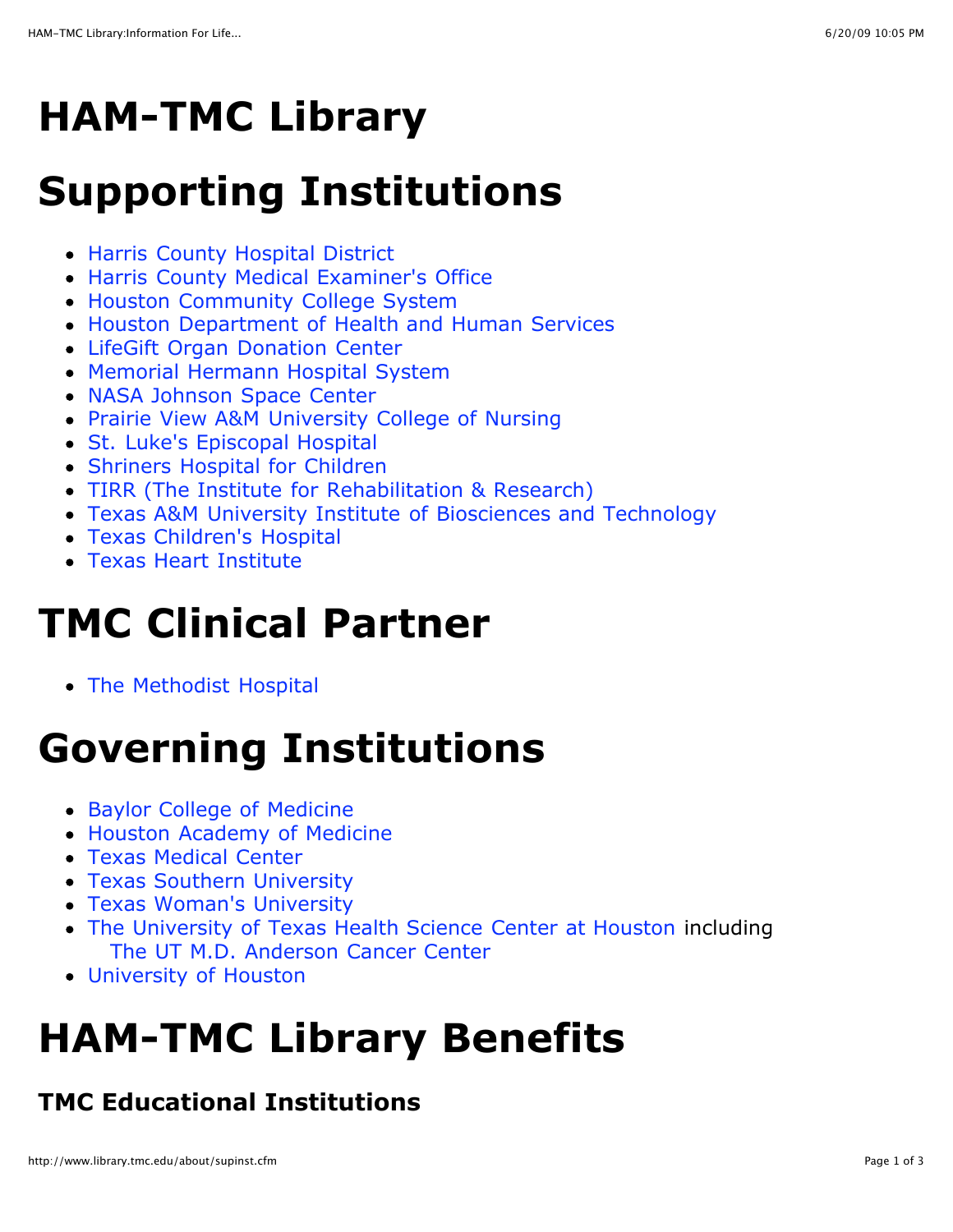- Access to over 8,000 electronic journals from the office or remotely from home Access to over 150 databases from the office or remotely from home
- Walk-in access to over 330,000 books and bound journals, more than 8,000 electronic journals and 150 electronic databases, and approximately 250 current print journal subscriptions
- Circulation privileges for all staff with a two week borrowing period with option for renewal (\$1.25 per day overdue fines)
- Access to all library services, including reference, consumer health, photocopies, interlibrary loan
- Reduced rates for mediated searches, photocopies and interlibrary loans (see http://www.library.tmc.edu/fees.html) for a list of fees Individual consultation with professional librarians
- Library-related classes in the HAM-TMC Library classroom
- Customized classes in the supporting institution facility
- Library orientations for all faculty, staff, students, residents, etc.
- Access to HARLiC and TexShare cards for selected staff (faculty, residents, fellows, graduate students and some medical students)
- Free rental of Library computer classroom and conference rooms

#### **Governing and Supporting Institutions**

- Walk-in access to over 330,000 books and bound journals, more than 8,000 electronic journals and 150 electronic databases, and approximately 250 current print journal subscriptions
- Remote access to Level 2 electronic resources to any staff member with a current library card
- Circulation privileges for all staff with a two week borrowing period with option for renewal (\$1.25 per day overdue fines)
- Access to all library services, including reference, consumer health, photocopies, interlibrary loan
- Reduced rates for mediated searches, photocopies and interlibrary loans (see http://www.library.tmc.edu/fees.html) for a list of fees Individual consultation with professional librarians
- Library-related classes in the HAM-TMC Library classroom
- Customized classes in the supporting institution facility
- Library orientations for all faculty, staff, students, residents, etc.
- Access to HARLiC and TexShare cards for selected staff (faculty, residents, fellows, graduate students and some medical students)
- Free rental of Library computer classroom and conference rooms

#### **TMC Clinical Partners**

- Supporting Institution benefits apply to all TMC Clinical Partners
- Collections can be tailored to fit the information needs of the the individual